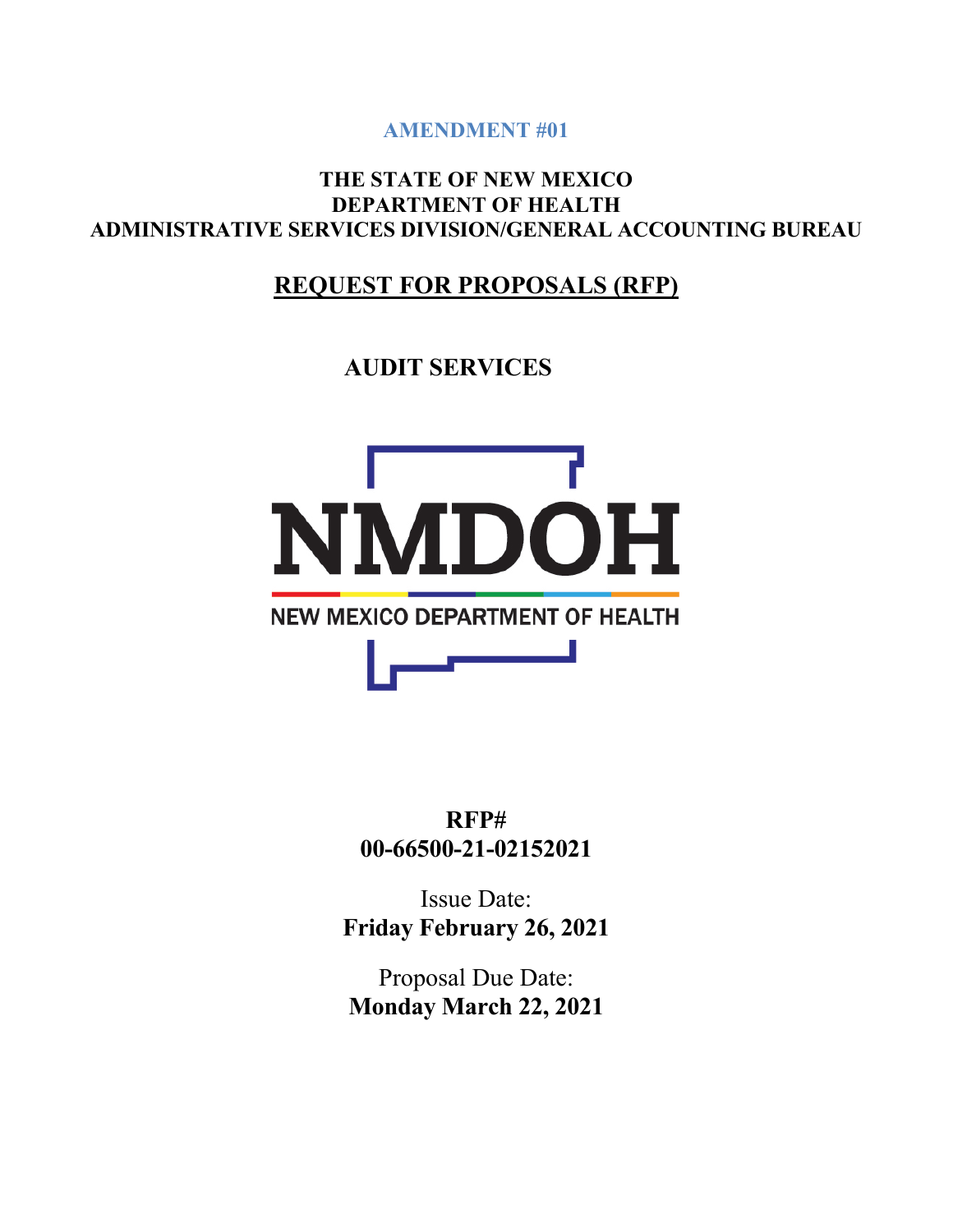This Amendment No. One (01) serves to modify the following section on the specified pages of the RFP:

# **Section: Page 4, Title 1, Section D; PROCUREMENT MANAGER**

### • **PROCUREMENT MANAGER is hereby amended to the following:**

The agency has designated a Procurement Manager who is responsible for the conduct of this procurement whose name, address, and telephone number are listed below:

Name: Hieu Cruz Address: 1190 South St. Francis Dr., Ste. **N-3212** Santa Fe, New Mexico, 87505 E-mail: [Hieu.Cruz@state.nm.us](mailto:Hieu.Cruz@state.nm.us)

# **Section: Page 5, Title 1, Section E; DEFINITION OF TERMINOLOGY**

• **DEFINITION OF TERMINOLOGY is hereby amended to the following: "CFO"** means the Chief **Financial** Officer of The New Mexico Department of Health.

# **Section: Page 35, APPENDIX A; ACKNOWLEDGEMENT OF RECEIPT FORM**

• **ACKNOWLEDGEMENT OF RECEIPT FORM is hereby amended to the following:** The acknowledgement of receipt should be signed and returned to the Procurement Manager at the address below no later than 12pm MST/MDT on **MARCH 8, 2021** Only potential Offerors who elect to return this form completed with the intention of submitting a proposal will receive copies of all Offeror written questions and the Agency's written responses to those questions as well as RFP amendments if any are

> Hieu Cruz, Procurement Manager Audit Services RFP #00-66500-21-02152021 Department of Health 1100 St. Francis Dr. N3215 Santa Fe, NM 87505 **E-MAIL: HIEU.CRUZ@STATE.NM.US**

#### **Section: Page 46, APPENDIX H; ORGANIZATIONAL REFERENCE QUESTIONNAIRE**

• **ORGANIZATIONAL REFERENCE QUESTIONNAIRE is hereby amended to the following:** RFP # **00-66500-21-02152021** ORGANIZATIONAL REFERENCE QUESTIONNAIRE FOR:

Offeror is required to send the following reference form to each business reference listed. The business reference, in turn, is requested to submit the Reference Form directly to: **HIEU CRUZ** at [hieu.cruz@state.nm.us](mailto:Raymond.Duran@state.nm.us) by **March 15, 2021** by 5pm MST for inclusion in the evaluation process. The form and information provided will become a part of the submitted proposal. Business references provided may be contacted for validation of content provided therein.

#### **Section: Page 47, APPENDIX H; ORGANIZATIONAL REFERENCE QUESTIONNAIRE FOR:**

#### • **ORGANIZATIONAL REFERENCE QUESTIONNAIRE is hereby amended to the following:**

This form is being submitted to your company for completion as a business reference for the company listed above. This form is to be returned to the State of New Mexico, **HIEU CRUZ** via e-mail at: Name: Hieu Cruz, Procurement Manager Address: 1190 St. Francis Drive

Santa Fe, NM 87505

issued.

Email: Hieu.Cruz@state.nm.us

Amendment No. 1 RFP #, Department of Health